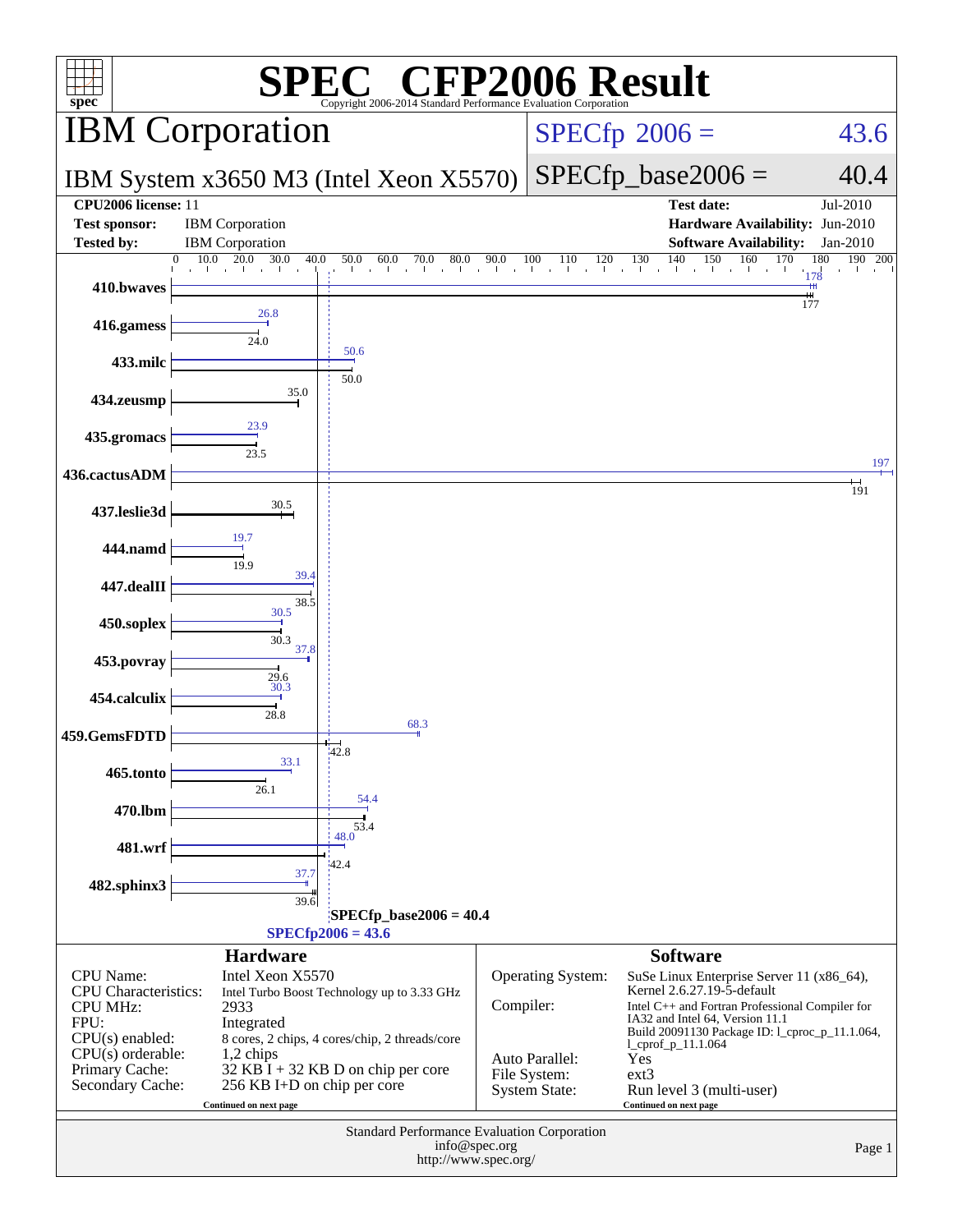

IBM Corporation

### $SPECfp2006 = 43.6$  $SPECfp2006 = 43.6$

IBM System x3650 M3 (Intel Xeon X5570)

 $SPECfp\_base2006 = 40.4$ 

| <b>CPU2006 license: 11</b>                                                 |                                                                                                                  |                                                            | $Jul-2010$<br><b>Test date:</b>             |
|----------------------------------------------------------------------------|------------------------------------------------------------------------------------------------------------------|------------------------------------------------------------|---------------------------------------------|
| <b>Test sponsor:</b>                                                       | <b>IBM</b> Corporation                                                                                           |                                                            | Hardware Availability: Jun-2010             |
| <b>Tested by:</b>                                                          | <b>IBM</b> Corporation                                                                                           |                                                            | <b>Software Availability:</b><br>$Jan-2010$ |
| L3 Cache:<br>Other Cache:<br>Memory:<br>Disk Subsystem:<br>Other Hardware: | 8 MB I+D on chip per chip<br>None<br>24 GB (6 x 4 GB PC3-10600R CL9, 2 Rank)<br>1 x 73 GB SAS, 15000 RPM<br>None | <b>Base Pointers:</b><br>Peak Pointers:<br>Other Software: | 64-bit<br>$32/64$ -bit<br>None              |

**[Results Table](http://www.spec.org/auto/cpu2006/Docs/result-fields.html#ResultsTable)**

| Results Table    |                                                                                                          |       |                |       |                |       |                |              |                |              |                |              |
|------------------|----------------------------------------------------------------------------------------------------------|-------|----------------|-------|----------------|-------|----------------|--------------|----------------|--------------|----------------|--------------|
|                  |                                                                                                          |       | <b>Base</b>    |       |                |       | <b>Peak</b>    |              |                |              |                |              |
| <b>Benchmark</b> | <b>Seconds</b>                                                                                           | Ratio | <b>Seconds</b> | Ratio | <b>Seconds</b> | Ratio | <b>Seconds</b> | <b>Ratio</b> | <b>Seconds</b> | <b>Ratio</b> | <b>Seconds</b> | <b>Ratio</b> |
| 410.bwayes       | 77.1                                                                                                     | 176   | 76.5           | 178   | 76.7           | 177   | 76.7           | 177          | 76.3           | 178          | 76.1           | 179          |
| 416.gamess       | 813                                                                                                      | 24.1  | 816            | 24.0  | 814            | 24.0  | 730            | 26.8         | 736            | 26.6         | 730            | 26.8         |
| $433$ .milc      | 184                                                                                                      | 50.0  | 184            | 50.0  | 183            | 50.1  | 181            | 50.6         | 182            | 50.6         | 181            | 50.6         |
| $434$ . zeusmp   | 260                                                                                                      | 35.0  | 261            | 34.9  | 259            | 35.1  | 260            | 35.0         | 261            | 34.9         | 259            | 35.1         |
| 435.gromacs      | 304                                                                                                      | 23.5  | 304            | 23.5  | 305            | 23.4  | 300            | 23.8         | 299            | 23.9         | 299            | 23.9         |
| 436.cactusADM    | 62.6                                                                                                     | 191   | 62.6           | 191   | 63.4           | 189   | 59.8           | 200          | 60.8           | 197          | 60.8           | 197          |
| 437.leslie3d     | 278                                                                                                      | 33.8  | 308            | 30.5  | 309            | 30.4  | 278            | 33.8         | 308            | 30.5         | 309            | 30.4         |
| 444.namd         | 403                                                                                                      | 19.9  | 404            | 19.9  | 404            | 19.9  | 409            | 19.6         | 407            | 19.7         | 407            | 19.7         |
| $447$ .dealII    | 297                                                                                                      | 38.5  | 297            | 38.5  | 297            | 38.5  | 291            | 39.4         | 291            | 39.4         | 290            | 39.4         |
| $450$ .soplex    | 276                                                                                                      | 30.3  | 275            | 30.3  | 275            | 30.3  | 273            | 30.5         | 274            | 30.5         | 274            | 30.5         |
| 453.povray       | 180                                                                                                      | 29.6  | 180            | 29.5  | 179            | 29.6  | 141            | 37.7         | 141            | 37.8         | 140            | 38.0         |
| 454.calculix     | 285                                                                                                      | 29.0  | 287            | 28.8  | 287            | 28.8  | 272            | 30.4         | 272            | 30.3         | 272            | 30.3         |
| 459.GemsFDTD     | 227                                                                                                      | 46.7  | 248            | 42.8  | 248            | 42.8  | 155            | 68.3         | 155            | 68.3         | 155            | 68.6         |
| $465$ .tonto     | 378                                                                                                      | 26.1  | 377            | 26.1  | 377            | 26.1  | 297            | 33.1         | 297            | 33.1         | 298            | 33.1         |
| 470.1bm          | 258                                                                                                      | 53.2  | 256            | 53.7  | 257            | 53.4  | 253            | 54.4         | 253            | 54.4         | 253            | 54.3         |
| 481.wrf          | 263                                                                                                      | 42.4  | 264            | 42.3  | 263            | 42.5  | 233            | 48.0         | 233            | 48.0         | 233            | 47.9         |
| 482.sphinx3      | 500                                                                                                      | 39.0  | 493            | 39.6  | 488            | 40.0  | 516            | 37.8         | 523            | 37.3         | 517            | 37.7         |
|                  | Results appear in the order in which they were run. Bold underlined text indicates a median measurement. |       |                |       |                |       |                |              |                |              |                |              |

#### **[Platform Notes](http://www.spec.org/auto/cpu2006/Docs/result-fields.html#PlatformNotes)**

 Turbo Mode Enable Turbo Boost set to Traditional CPU C State Enable

#### **[General Notes](http://www.spec.org/auto/cpu2006/Docs/result-fields.html#GeneralNotes)**

 Binaries were compiled on SLES 10 with Binutils 2.18.50.0.7.20080502 'ulimit -s unlimited' was used to set the stack size to unlimited prior to run OMP\_NUM\_THREADS set to number of cores KMP\_AFFINITY set to granularity=fine,scatter KMP\_STACKSIZE set to 200M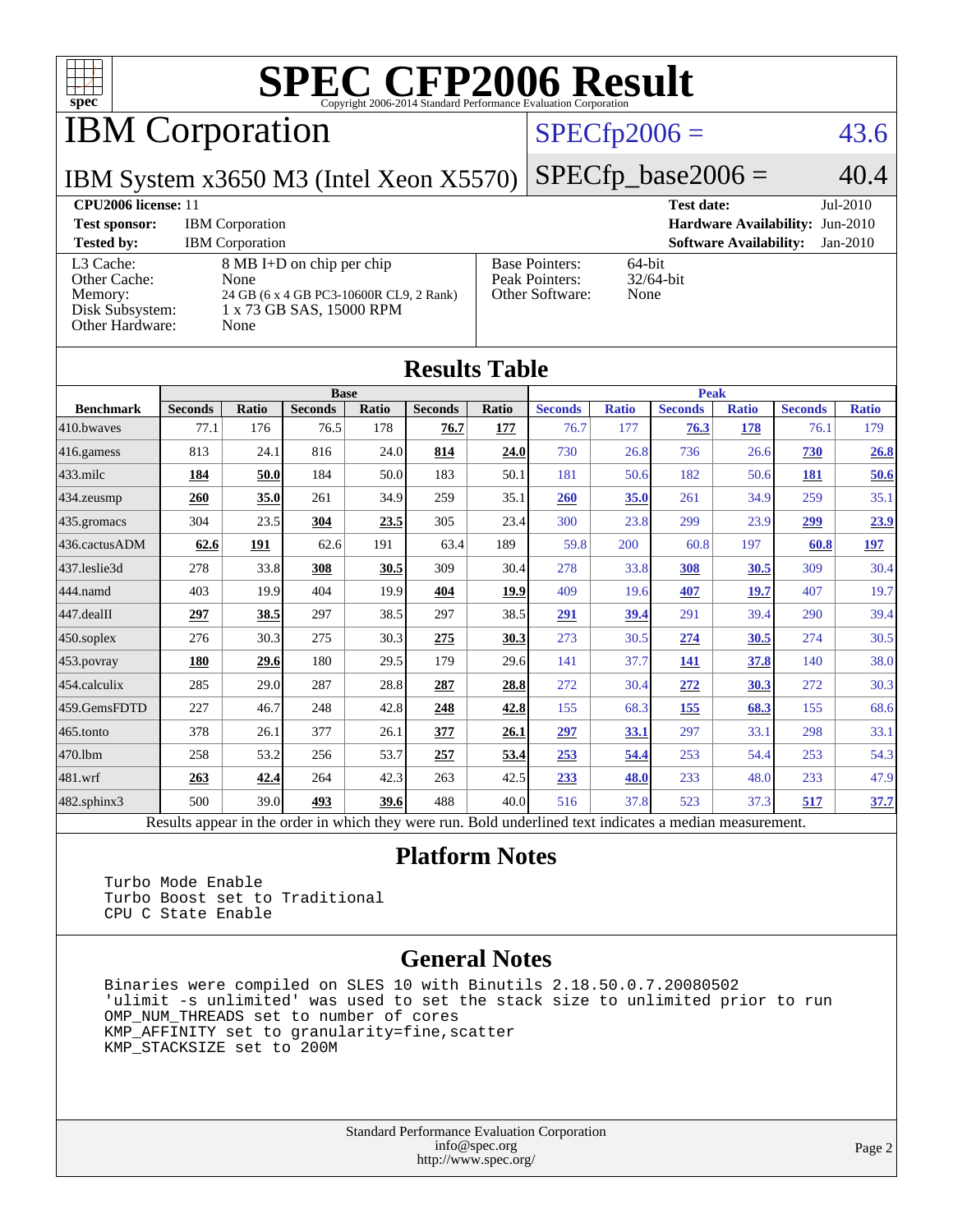

## IBM Corporation

 $SPECTp2006 = 43.6$ 

IBM System x3650 M3 (Intel Xeon X5570)  $SPECTp\_base2006 = 40.4$ 

**[Test sponsor:](http://www.spec.org/auto/cpu2006/Docs/result-fields.html#Testsponsor)** IBM Corporation **[Hardware Availability:](http://www.spec.org/auto/cpu2006/Docs/result-fields.html#HardwareAvailability)** Jun-2010

**[CPU2006 license:](http://www.spec.org/auto/cpu2006/Docs/result-fields.html#CPU2006license)** 11 **[Test date:](http://www.spec.org/auto/cpu2006/Docs/result-fields.html#Testdate)** Jul-2010 **[Tested by:](http://www.spec.org/auto/cpu2006/Docs/result-fields.html#Testedby)** IBM Corporation **[Software Availability:](http://www.spec.org/auto/cpu2006/Docs/result-fields.html#SoftwareAvailability)** Jan-2010

### **[Base Compiler Invocation](http://www.spec.org/auto/cpu2006/Docs/result-fields.html#BaseCompilerInvocation)**

[C benchmarks](http://www.spec.org/auto/cpu2006/Docs/result-fields.html#Cbenchmarks): icc  $-m64$ 

[C++ benchmarks:](http://www.spec.org/auto/cpu2006/Docs/result-fields.html#CXXbenchmarks) [icpc -m64](http://www.spec.org/cpu2006/results/res2010q3/cpu2006-20100802-12760.flags.html#user_CXXbase_intel_icpc_64bit_bedb90c1146cab66620883ef4f41a67e)

[Fortran benchmarks](http://www.spec.org/auto/cpu2006/Docs/result-fields.html#Fortranbenchmarks): [ifort -m64](http://www.spec.org/cpu2006/results/res2010q3/cpu2006-20100802-12760.flags.html#user_FCbase_intel_ifort_64bit_ee9d0fb25645d0210d97eb0527dcc06e)

[Benchmarks using both Fortran and C](http://www.spec.org/auto/cpu2006/Docs/result-fields.html#BenchmarksusingbothFortranandC): [icc -m64](http://www.spec.org/cpu2006/results/res2010q3/cpu2006-20100802-12760.flags.html#user_CC_FCbase_intel_icc_64bit_0b7121f5ab7cfabee23d88897260401c) [ifort -m64](http://www.spec.org/cpu2006/results/res2010q3/cpu2006-20100802-12760.flags.html#user_CC_FCbase_intel_ifort_64bit_ee9d0fb25645d0210d97eb0527dcc06e)

#### **[Base Portability Flags](http://www.spec.org/auto/cpu2006/Docs/result-fields.html#BasePortabilityFlags)**

| 410.bwaves: -DSPEC CPU LP64                |                                                                |
|--------------------------------------------|----------------------------------------------------------------|
| 416.gamess: -DSPEC_CPU_LP64                |                                                                |
| 433.milc: -DSPEC CPU LP64                  |                                                                |
| 434.zeusmp: -DSPEC_CPU_LP64                |                                                                |
| 435.gromacs: -DSPEC_CPU_LP64 -nofor_main   |                                                                |
| 436.cactusADM: -DSPEC CPU LP64 -nofor main |                                                                |
| 437.leslie3d: -DSPEC CPU LP64              |                                                                |
| 444.namd: - DSPEC CPU LP64                 |                                                                |
| 447.dealII: -DSPEC CPU LP64                |                                                                |
| 450.soplex: -DSPEC_CPU_LP64                |                                                                |
| 453.povray: -DSPEC_CPU_LP64                |                                                                |
| 454.calculix: -DSPEC CPU LP64 -nofor main  |                                                                |
| 459.GemsFDTD: -DSPEC CPU LP64              |                                                                |
| 465.tonto: - DSPEC CPU LP64                |                                                                |
| 470.1bm: - DSPEC_CPU LP64                  |                                                                |
|                                            | 481.wrf: -DSPEC_CPU_LP64 -DSPEC_CPU_CASE_FLAG -DSPEC_CPU_LINUX |
| 482.sphinx3: -DSPEC_CPU_LP64               |                                                                |
|                                            |                                                                |

#### **[Base Optimization Flags](http://www.spec.org/auto/cpu2006/Docs/result-fields.html#BaseOptimizationFlags)**

[C benchmarks](http://www.spec.org/auto/cpu2006/Docs/result-fields.html#Cbenchmarks): [-xSSE4.2](http://www.spec.org/cpu2006/results/res2010q3/cpu2006-20100802-12760.flags.html#user_CCbase_f-xSSE42_f91528193cf0b216347adb8b939d4107) [-ipo](http://www.spec.org/cpu2006/results/res2010q3/cpu2006-20100802-12760.flags.html#user_CCbase_f-ipo) [-O3](http://www.spec.org/cpu2006/results/res2010q3/cpu2006-20100802-12760.flags.html#user_CCbase_f-O3) [-no-prec-div](http://www.spec.org/cpu2006/results/res2010q3/cpu2006-20100802-12760.flags.html#user_CCbase_f-no-prec-div) [-static](http://www.spec.org/cpu2006/results/res2010q3/cpu2006-20100802-12760.flags.html#user_CCbase_f-static) [-parallel](http://www.spec.org/cpu2006/results/res2010q3/cpu2006-20100802-12760.flags.html#user_CCbase_f-parallel) [-opt-prefetch](http://www.spec.org/cpu2006/results/res2010q3/cpu2006-20100802-12760.flags.html#user_CCbase_f-opt-prefetch) [C++ benchmarks:](http://www.spec.org/auto/cpu2006/Docs/result-fields.html#CXXbenchmarks) [-xSSE4.2](http://www.spec.org/cpu2006/results/res2010q3/cpu2006-20100802-12760.flags.html#user_CXXbase_f-xSSE42_f91528193cf0b216347adb8b939d4107) [-ipo](http://www.spec.org/cpu2006/results/res2010q3/cpu2006-20100802-12760.flags.html#user_CXXbase_f-ipo) [-O3](http://www.spec.org/cpu2006/results/res2010q3/cpu2006-20100802-12760.flags.html#user_CXXbase_f-O3) [-no-prec-div](http://www.spec.org/cpu2006/results/res2010q3/cpu2006-20100802-12760.flags.html#user_CXXbase_f-no-prec-div) [-static](http://www.spec.org/cpu2006/results/res2010q3/cpu2006-20100802-12760.flags.html#user_CXXbase_f-static) [-parallel](http://www.spec.org/cpu2006/results/res2010q3/cpu2006-20100802-12760.flags.html#user_CXXbase_f-parallel) [-opt-prefetch](http://www.spec.org/cpu2006/results/res2010q3/cpu2006-20100802-12760.flags.html#user_CXXbase_f-opt-prefetch) [Fortran benchmarks](http://www.spec.org/auto/cpu2006/Docs/result-fields.html#Fortranbenchmarks): [-xSSE4.2](http://www.spec.org/cpu2006/results/res2010q3/cpu2006-20100802-12760.flags.html#user_FCbase_f-xSSE42_f91528193cf0b216347adb8b939d4107) [-ipo](http://www.spec.org/cpu2006/results/res2010q3/cpu2006-20100802-12760.flags.html#user_FCbase_f-ipo) [-O3](http://www.spec.org/cpu2006/results/res2010q3/cpu2006-20100802-12760.flags.html#user_FCbase_f-O3) [-no-prec-div](http://www.spec.org/cpu2006/results/res2010q3/cpu2006-20100802-12760.flags.html#user_FCbase_f-no-prec-div) [-static](http://www.spec.org/cpu2006/results/res2010q3/cpu2006-20100802-12760.flags.html#user_FCbase_f-static) [-parallel](http://www.spec.org/cpu2006/results/res2010q3/cpu2006-20100802-12760.flags.html#user_FCbase_f-parallel) [-opt-prefetch](http://www.spec.org/cpu2006/results/res2010q3/cpu2006-20100802-12760.flags.html#user_FCbase_f-opt-prefetch) [Benchmarks using both Fortran and C](http://www.spec.org/auto/cpu2006/Docs/result-fields.html#BenchmarksusingbothFortranandC): [-xSSE4.2](http://www.spec.org/cpu2006/results/res2010q3/cpu2006-20100802-12760.flags.html#user_CC_FCbase_f-xSSE42_f91528193cf0b216347adb8b939d4107) [-ipo](http://www.spec.org/cpu2006/results/res2010q3/cpu2006-20100802-12760.flags.html#user_CC_FCbase_f-ipo) [-O3](http://www.spec.org/cpu2006/results/res2010q3/cpu2006-20100802-12760.flags.html#user_CC_FCbase_f-O3) [-no-prec-div](http://www.spec.org/cpu2006/results/res2010q3/cpu2006-20100802-12760.flags.html#user_CC_FCbase_f-no-prec-div) [-static](http://www.spec.org/cpu2006/results/res2010q3/cpu2006-20100802-12760.flags.html#user_CC_FCbase_f-static) [-parallel](http://www.spec.org/cpu2006/results/res2010q3/cpu2006-20100802-12760.flags.html#user_CC_FCbase_f-parallel) [-opt-prefetch](http://www.spec.org/cpu2006/results/res2010q3/cpu2006-20100802-12760.flags.html#user_CC_FCbase_f-opt-prefetch)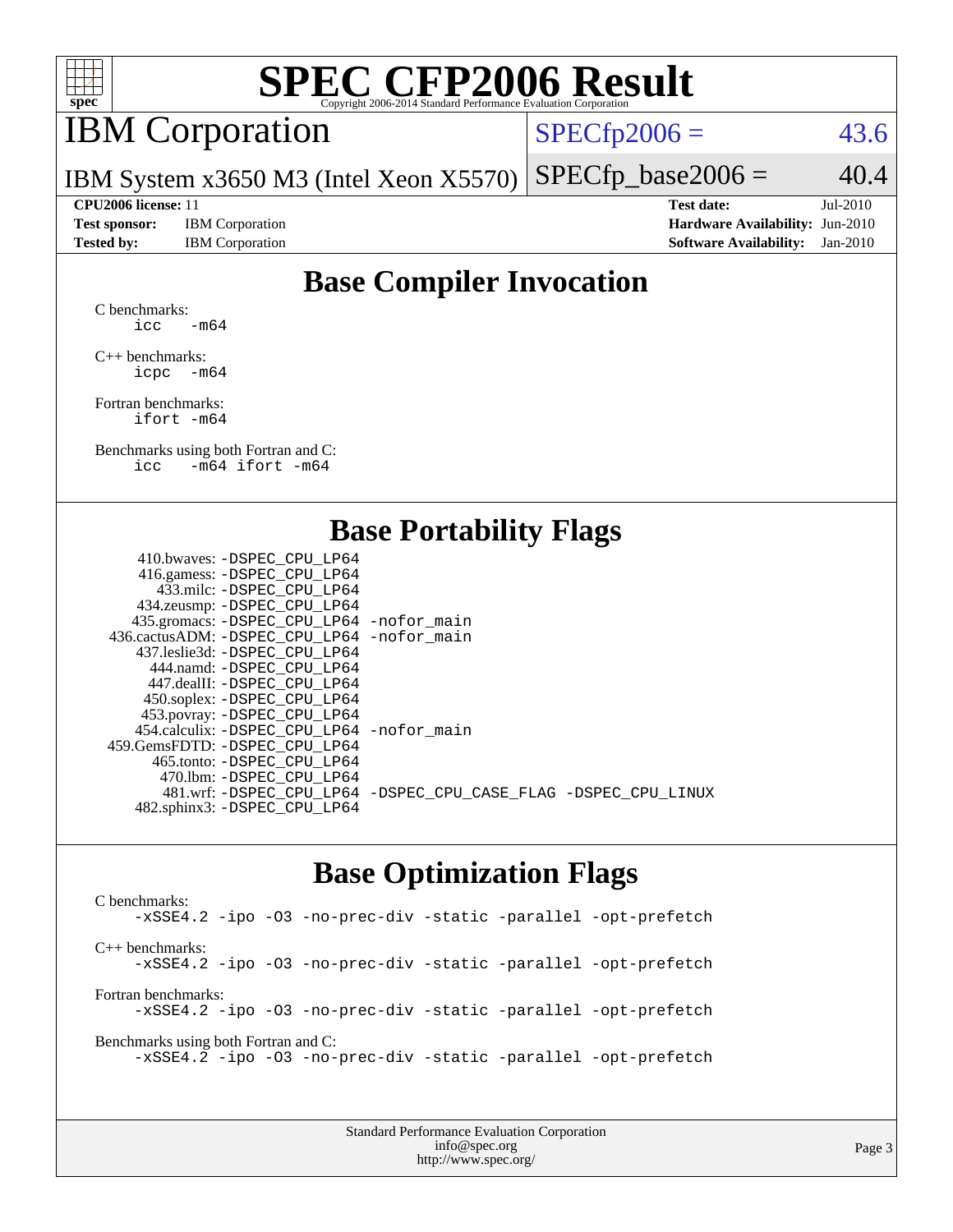

## IBM Corporation

 $SPECfp2006 = 43.6$  $SPECfp2006 = 43.6$ 

IBM System x3650 M3 (Intel Xeon X5570)  $SPECTp\_base2006 = 40.4$ 

**[Test sponsor:](http://www.spec.org/auto/cpu2006/Docs/result-fields.html#Testsponsor)** IBM Corporation **[Hardware Availability:](http://www.spec.org/auto/cpu2006/Docs/result-fields.html#HardwareAvailability)** Jun-2010

**[CPU2006 license:](http://www.spec.org/auto/cpu2006/Docs/result-fields.html#CPU2006license)** 11 **[Test date:](http://www.spec.org/auto/cpu2006/Docs/result-fields.html#Testdate)** Jul-2010 **[Tested by:](http://www.spec.org/auto/cpu2006/Docs/result-fields.html#Testedby)** IBM Corporation **[Software Availability:](http://www.spec.org/auto/cpu2006/Docs/result-fields.html#SoftwareAvailability)** Jan-2010

### **[Peak Compiler Invocation](http://www.spec.org/auto/cpu2006/Docs/result-fields.html#PeakCompilerInvocation)**

[C benchmarks](http://www.spec.org/auto/cpu2006/Docs/result-fields.html#Cbenchmarks):  $\text{icc}$   $-\text{m64}$ 

[C++ benchmarks:](http://www.spec.org/auto/cpu2006/Docs/result-fields.html#CXXbenchmarks) [icpc -m64](http://www.spec.org/cpu2006/results/res2010q3/cpu2006-20100802-12760.flags.html#user_CXXpeak_intel_icpc_64bit_bedb90c1146cab66620883ef4f41a67e)

[Fortran benchmarks](http://www.spec.org/auto/cpu2006/Docs/result-fields.html#Fortranbenchmarks): [ifort -m64](http://www.spec.org/cpu2006/results/res2010q3/cpu2006-20100802-12760.flags.html#user_FCpeak_intel_ifort_64bit_ee9d0fb25645d0210d97eb0527dcc06e)

[Benchmarks using both Fortran and C](http://www.spec.org/auto/cpu2006/Docs/result-fields.html#BenchmarksusingbothFortranandC): [icc -m64](http://www.spec.org/cpu2006/results/res2010q3/cpu2006-20100802-12760.flags.html#user_CC_FCpeak_intel_icc_64bit_0b7121f5ab7cfabee23d88897260401c) [ifort -m64](http://www.spec.org/cpu2006/results/res2010q3/cpu2006-20100802-12760.flags.html#user_CC_FCpeak_intel_ifort_64bit_ee9d0fb25645d0210d97eb0527dcc06e)

#### **[Peak Portability Flags](http://www.spec.org/auto/cpu2006/Docs/result-fields.html#PeakPortabilityFlags)**

Same as Base Portability Flags

### **[Peak Optimization Flags](http://www.spec.org/auto/cpu2006/Docs/result-fields.html#PeakOptimizationFlags)**

[C benchmarks](http://www.spec.org/auto/cpu2006/Docs/result-fields.html#Cbenchmarks):

 433.milc: [-xSSE4.2](http://www.spec.org/cpu2006/results/res2010q3/cpu2006-20100802-12760.flags.html#user_peakPASS2_CFLAGSPASS2_LDFLAGS433_milc_f-xSSE42_f91528193cf0b216347adb8b939d4107)(pass 2) [-prof-gen](http://www.spec.org/cpu2006/results/res2010q3/cpu2006-20100802-12760.flags.html#user_peakPASS1_CFLAGSPASS1_LDFLAGS433_milc_prof_gen_e43856698f6ca7b7e442dfd80e94a8fc)(pass 1) [-ipo](http://www.spec.org/cpu2006/results/res2010q3/cpu2006-20100802-12760.flags.html#user_peakPASS2_CFLAGSPASS2_LDFLAGS433_milc_f-ipo)(pass 2) [-O3](http://www.spec.org/cpu2006/results/res2010q3/cpu2006-20100802-12760.flags.html#user_peakPASS2_CFLAGSPASS2_LDFLAGS433_milc_f-O3)(pass 2) [-no-prec-div](http://www.spec.org/cpu2006/results/res2010q3/cpu2006-20100802-12760.flags.html#user_peakPASS2_CFLAGSPASS2_LDFLAGS433_milc_f-no-prec-div)(pass 2) [-static](http://www.spec.org/cpu2006/results/res2010q3/cpu2006-20100802-12760.flags.html#user_peakPASS2_CFLAGSPASS2_LDFLAGS433_milc_f-static)(pass 2) [-prof-use](http://www.spec.org/cpu2006/results/res2010q3/cpu2006-20100802-12760.flags.html#user_peakPASS2_CFLAGSPASS2_LDFLAGS433_milc_prof_use_bccf7792157ff70d64e32fe3e1250b55)(pass 2) [-ansi-alias](http://www.spec.org/cpu2006/results/res2010q3/cpu2006-20100802-12760.flags.html#user_peakOPTIMIZE433_milc_f-ansi-alias)

 470.lbm: [-xSSE4.2](http://www.spec.org/cpu2006/results/res2010q3/cpu2006-20100802-12760.flags.html#user_peakPASS2_CFLAGSPASS2_LDFLAGS470_lbm_f-xSSE42_f91528193cf0b216347adb8b939d4107)(pass 2) [-prof-gen](http://www.spec.org/cpu2006/results/res2010q3/cpu2006-20100802-12760.flags.html#user_peakPASS1_CFLAGSPASS1_LDFLAGS470_lbm_prof_gen_e43856698f6ca7b7e442dfd80e94a8fc)(pass 1) [-ipo](http://www.spec.org/cpu2006/results/res2010q3/cpu2006-20100802-12760.flags.html#user_peakPASS2_CFLAGSPASS2_LDFLAGS470_lbm_f-ipo)(pass 2) [-O3](http://www.spec.org/cpu2006/results/res2010q3/cpu2006-20100802-12760.flags.html#user_peakPASS2_CFLAGSPASS2_LDFLAGS470_lbm_f-O3)(pass 2) [-no-prec-div](http://www.spec.org/cpu2006/results/res2010q3/cpu2006-20100802-12760.flags.html#user_peakPASS2_CFLAGSPASS2_LDFLAGS470_lbm_f-no-prec-div)(pass 2) [-static](http://www.spec.org/cpu2006/results/res2010q3/cpu2006-20100802-12760.flags.html#user_peakPASS2_CFLAGSPASS2_LDFLAGS470_lbm_f-static)(pass 2) [-prof-use](http://www.spec.org/cpu2006/results/res2010q3/cpu2006-20100802-12760.flags.html#user_peakPASS2_CFLAGSPASS2_LDFLAGS470_lbm_prof_use_bccf7792157ff70d64e32fe3e1250b55)(pass 2) [-parallel](http://www.spec.org/cpu2006/results/res2010q3/cpu2006-20100802-12760.flags.html#user_peakOPTIMIZE470_lbm_f-parallel) [-ansi-alias](http://www.spec.org/cpu2006/results/res2010q3/cpu2006-20100802-12760.flags.html#user_peakOPTIMIZE470_lbm_f-ansi-alias) [-auto-ilp32](http://www.spec.org/cpu2006/results/res2010q3/cpu2006-20100802-12760.flags.html#user_peakCOPTIMIZE470_lbm_f-auto-ilp32)

 482.sphinx3: [-xSSE4.2](http://www.spec.org/cpu2006/results/res2010q3/cpu2006-20100802-12760.flags.html#user_peakOPTIMIZE482_sphinx3_f-xSSE42_f91528193cf0b216347adb8b939d4107) [-ipo](http://www.spec.org/cpu2006/results/res2010q3/cpu2006-20100802-12760.flags.html#user_peakOPTIMIZE482_sphinx3_f-ipo) [-O3](http://www.spec.org/cpu2006/results/res2010q3/cpu2006-20100802-12760.flags.html#user_peakOPTIMIZE482_sphinx3_f-O3) [-no-prec-div](http://www.spec.org/cpu2006/results/res2010q3/cpu2006-20100802-12760.flags.html#user_peakOPTIMIZE482_sphinx3_f-no-prec-div) [-static](http://www.spec.org/cpu2006/results/res2010q3/cpu2006-20100802-12760.flags.html#user_peakOPTIMIZE482_sphinx3_f-static) [-auto-ilp32](http://www.spec.org/cpu2006/results/res2010q3/cpu2006-20100802-12760.flags.html#user_peakCOPTIMIZE482_sphinx3_f-auto-ilp32) [-unroll2](http://www.spec.org/cpu2006/results/res2010q3/cpu2006-20100802-12760.flags.html#user_peakCOPTIMIZE482_sphinx3_f-unroll_784dae83bebfb236979b41d2422d7ec2)

[C++ benchmarks:](http://www.spec.org/auto/cpu2006/Docs/result-fields.html#CXXbenchmarks)

 444.namd: [-xSSE4.2](http://www.spec.org/cpu2006/results/res2010q3/cpu2006-20100802-12760.flags.html#user_peakPASS2_CXXFLAGSPASS2_LDFLAGS444_namd_f-xSSE42_f91528193cf0b216347adb8b939d4107)(pass 2) [-prof-gen](http://www.spec.org/cpu2006/results/res2010q3/cpu2006-20100802-12760.flags.html#user_peakPASS1_CXXFLAGSPASS1_LDFLAGS444_namd_prof_gen_e43856698f6ca7b7e442dfd80e94a8fc)(pass 1) [-ipo](http://www.spec.org/cpu2006/results/res2010q3/cpu2006-20100802-12760.flags.html#user_peakPASS2_CXXFLAGSPASS2_LDFLAGS444_namd_f-ipo)(pass 2) [-O3](http://www.spec.org/cpu2006/results/res2010q3/cpu2006-20100802-12760.flags.html#user_peakPASS2_CXXFLAGSPASS2_LDFLAGS444_namd_f-O3)(pass 2) [-no-prec-div](http://www.spec.org/cpu2006/results/res2010q3/cpu2006-20100802-12760.flags.html#user_peakPASS2_CXXFLAGSPASS2_LDFLAGS444_namd_f-no-prec-div)(pass 2) [-static](http://www.spec.org/cpu2006/results/res2010q3/cpu2006-20100802-12760.flags.html#user_peakPASS2_CXXFLAGSPASS2_LDFLAGS444_namd_f-static)(pass 2) [-prof-use](http://www.spec.org/cpu2006/results/res2010q3/cpu2006-20100802-12760.flags.html#user_peakPASS2_CXXFLAGSPASS2_LDFLAGS444_namd_prof_use_bccf7792157ff70d64e32fe3e1250b55)(pass 2) [-fno-alias](http://www.spec.org/cpu2006/results/res2010q3/cpu2006-20100802-12760.flags.html#user_peakOPTIMIZE444_namd_f-no-alias_694e77f6c5a51e658e82ccff53a9e63a) [-auto-ilp32](http://www.spec.org/cpu2006/results/res2010q3/cpu2006-20100802-12760.flags.html#user_peakCXXOPTIMIZE444_namd_f-auto-ilp32)

 447.dealII: [-xSSE4.2](http://www.spec.org/cpu2006/results/res2010q3/cpu2006-20100802-12760.flags.html#user_peakPASS2_CXXFLAGSPASS2_LDFLAGS447_dealII_f-xSSE42_f91528193cf0b216347adb8b939d4107)(pass 2) [-prof-gen](http://www.spec.org/cpu2006/results/res2010q3/cpu2006-20100802-12760.flags.html#user_peakPASS1_CXXFLAGSPASS1_LDFLAGS447_dealII_prof_gen_e43856698f6ca7b7e442dfd80e94a8fc)(pass 1) [-ipo](http://www.spec.org/cpu2006/results/res2010q3/cpu2006-20100802-12760.flags.html#user_peakPASS2_CXXFLAGSPASS2_LDFLAGS447_dealII_f-ipo)(pass 2) [-O3](http://www.spec.org/cpu2006/results/res2010q3/cpu2006-20100802-12760.flags.html#user_peakPASS2_CXXFLAGSPASS2_LDFLAGS447_dealII_f-O3)(pass 2) [-no-prec-div](http://www.spec.org/cpu2006/results/res2010q3/cpu2006-20100802-12760.flags.html#user_peakPASS2_CXXFLAGSPASS2_LDFLAGS447_dealII_f-no-prec-div)(pass 2) [-static](http://www.spec.org/cpu2006/results/res2010q3/cpu2006-20100802-12760.flags.html#user_peakPASS2_CXXFLAGSPASS2_LDFLAGS447_dealII_f-static)(pass 2) [-prof-use](http://www.spec.org/cpu2006/results/res2010q3/cpu2006-20100802-12760.flags.html#user_peakPASS2_CXXFLAGSPASS2_LDFLAGS447_dealII_prof_use_bccf7792157ff70d64e32fe3e1250b55)(pass 2) [-unroll2](http://www.spec.org/cpu2006/results/res2010q3/cpu2006-20100802-12760.flags.html#user_peakOPTIMIZE447_dealII_f-unroll_784dae83bebfb236979b41d2422d7ec2) [-ansi-alias](http://www.spec.org/cpu2006/results/res2010q3/cpu2006-20100802-12760.flags.html#user_peakOPTIMIZE447_dealII_f-ansi-alias) [-scalar-rep-](http://www.spec.org/cpu2006/results/res2010q3/cpu2006-20100802-12760.flags.html#user_peakOPTIMIZE447_dealII_f-disablescalarrep_abbcad04450fb118e4809c81d83c8a1d) [-auto-ilp32](http://www.spec.org/cpu2006/results/res2010q3/cpu2006-20100802-12760.flags.html#user_peakCXXOPTIMIZE447_dealII_f-auto-ilp32)

 450.soplex: [-xSSE4.2](http://www.spec.org/cpu2006/results/res2010q3/cpu2006-20100802-12760.flags.html#user_peakPASS2_CXXFLAGSPASS2_LDFLAGS450_soplex_f-xSSE42_f91528193cf0b216347adb8b939d4107)(pass 2) [-prof-gen](http://www.spec.org/cpu2006/results/res2010q3/cpu2006-20100802-12760.flags.html#user_peakPASS1_CXXFLAGSPASS1_LDFLAGS450_soplex_prof_gen_e43856698f6ca7b7e442dfd80e94a8fc)(pass 1) [-ipo](http://www.spec.org/cpu2006/results/res2010q3/cpu2006-20100802-12760.flags.html#user_peakPASS2_CXXFLAGSPASS2_LDFLAGS450_soplex_f-ipo)(pass 2) [-O3](http://www.spec.org/cpu2006/results/res2010q3/cpu2006-20100802-12760.flags.html#user_peakPASS2_CXXFLAGSPASS2_LDFLAGS450_soplex_f-O3)(pass 2) [-no-prec-div](http://www.spec.org/cpu2006/results/res2010q3/cpu2006-20100802-12760.flags.html#user_peakPASS2_CXXFLAGSPASS2_LDFLAGS450_soplex_f-no-prec-div)(pass 2) [-static](http://www.spec.org/cpu2006/results/res2010q3/cpu2006-20100802-12760.flags.html#user_peakPASS2_CXXFLAGSPASS2_LDFLAGS450_soplex_f-static)(pass 2) [-prof-use](http://www.spec.org/cpu2006/results/res2010q3/cpu2006-20100802-12760.flags.html#user_peakPASS2_CXXFLAGSPASS2_LDFLAGS450_soplex_prof_use_bccf7792157ff70d64e32fe3e1250b55)(pass 2) [-opt-malloc-options=3](http://www.spec.org/cpu2006/results/res2010q3/cpu2006-20100802-12760.flags.html#user_peakOPTIMIZE450_soplex_f-opt-malloc-options_13ab9b803cf986b4ee62f0a5998c2238) [-auto-ilp32](http://www.spec.org/cpu2006/results/res2010q3/cpu2006-20100802-12760.flags.html#user_peakCXXOPTIMIZE450_soplex_f-auto-ilp32)

Continued on next page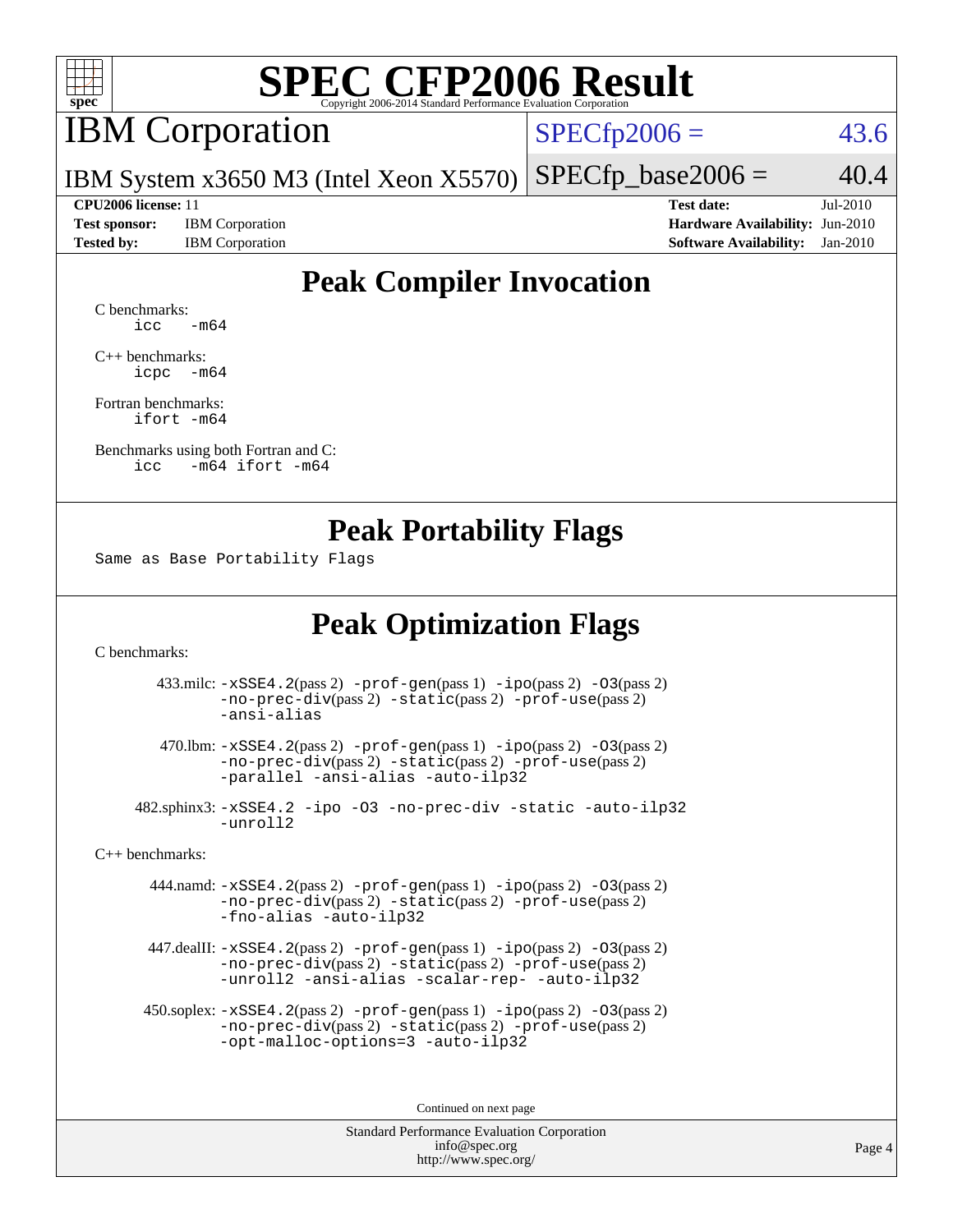

IBM Corporation

 $SPECfp2006 = 43.6$  $SPECfp2006 = 43.6$ 

IBM System x3650 M3 (Intel Xeon X5570)  $SPECfp\_base2006 = 40.4$ 

**[Tested by:](http://www.spec.org/auto/cpu2006/Docs/result-fields.html#Testedby)** IBM Corporation **[Software Availability:](http://www.spec.org/auto/cpu2006/Docs/result-fields.html#SoftwareAvailability)** Jan-2010

**[CPU2006 license:](http://www.spec.org/auto/cpu2006/Docs/result-fields.html#CPU2006license)** 11 **[Test date:](http://www.spec.org/auto/cpu2006/Docs/result-fields.html#Testdate)** Jul-2010 **[Test sponsor:](http://www.spec.org/auto/cpu2006/Docs/result-fields.html#Testsponsor)** IBM Corporation **[Hardware Availability:](http://www.spec.org/auto/cpu2006/Docs/result-fields.html#HardwareAvailability)** Jun-2010

## **[Peak Optimization Flags \(Continued\)](http://www.spec.org/auto/cpu2006/Docs/result-fields.html#PeakOptimizationFlags)**

| 453.povray: -xSSE4.2(pass 2) -prof-gen(pass 1) -ipo(pass 2) -03(pass 2)<br>$-no-prec-div(pass 2) -static(pass 2) -prof-use(pass 2)$<br>-unroll4 -ansi-alias                                        |  |
|----------------------------------------------------------------------------------------------------------------------------------------------------------------------------------------------------|--|
| Fortran benchmarks:                                                                                                                                                                                |  |
| 410.bwaves: -xSSE4.2 -ipo -03 -no-prec-div -static -opt-prefetch<br>-parallel                                                                                                                      |  |
| 416.gamess: $-xSSE4$ . 2(pass 2) $-prof-gen(pass 1) -ipo(pass 2) -O3(pass 2)$<br>-no-prec-div(pass 2) -static(pass 2) -prof-use(pass 2)<br>-unroll2 -Ob0 -ansi-alias -scalar-rep-                  |  |
| $434$ .zeusmp: basepeak = yes                                                                                                                                                                      |  |
| $437$ leslie3d: basepeak = yes                                                                                                                                                                     |  |
| 459.GemsFDTD: -xSSE4.2(pass 2) -prof-gen(pass 1) -ipo(pass 2) -03(pass 2)<br>$-no-prec-div(pass 2) -static(pass 2) -prof-use(pass 2)$<br>-unroll2 -Ob0 -opt-prefetch -parallel                     |  |
| $465$ .tonto: $-xSSE4$ . 2(pass 2) $-prof-gen(pass 1) -ipo(pass 2) -03(pass 2)$<br>$-no-prec-div(pass 2) -static(pass 2) -prof-use(pass 2)$<br>-inline-calloc -opt-malloc-options=3 -auto -unroll4 |  |
| Benchmarks using both Fortran and C:                                                                                                                                                               |  |
| $435$ .gromacs: $-xSSE4$ . 2(pass 2) $-prof-gen(pass 1) -ipo(pass 2) -03(pass 2)$<br>-no-prec-div(pass 2) -static(pass 2) -prof-use(pass 2)<br>-opt-prefetch -auto-ilp32                           |  |
| 436.cactusADM: -xSSE4.2(pass 2) -prof-gen(pass 1) -ipo(pass 2) -03(pass 2)<br>$-no-prec-div(pass 2) -static(pass 2) -prof-use(pass 2)$<br>-unroll2 -opt-prefetch -parallel -auto-ilp32             |  |
| 454.calculix: -xSSE4.2 -ipo -03 -no-prec-div -static -auto-ilp32                                                                                                                                   |  |
| 481.wrf:Same as 454.calculix                                                                                                                                                                       |  |
| The flags file that was used to format this result can be browsed at<br>http://www.spec.org/cpu2006/flags/Intel-ic11.1-linux64-revE.20100804.html                                                  |  |
| You can also download the XML flags source by saving the following link:<br>http://www.spec.org/cpu2006/flags/Intel-ic11.1-linux64-revE.20100804.xml                                               |  |
|                                                                                                                                                                                                    |  |
| Standard Performance Evaluation Cornoration                                                                                                                                                        |  |